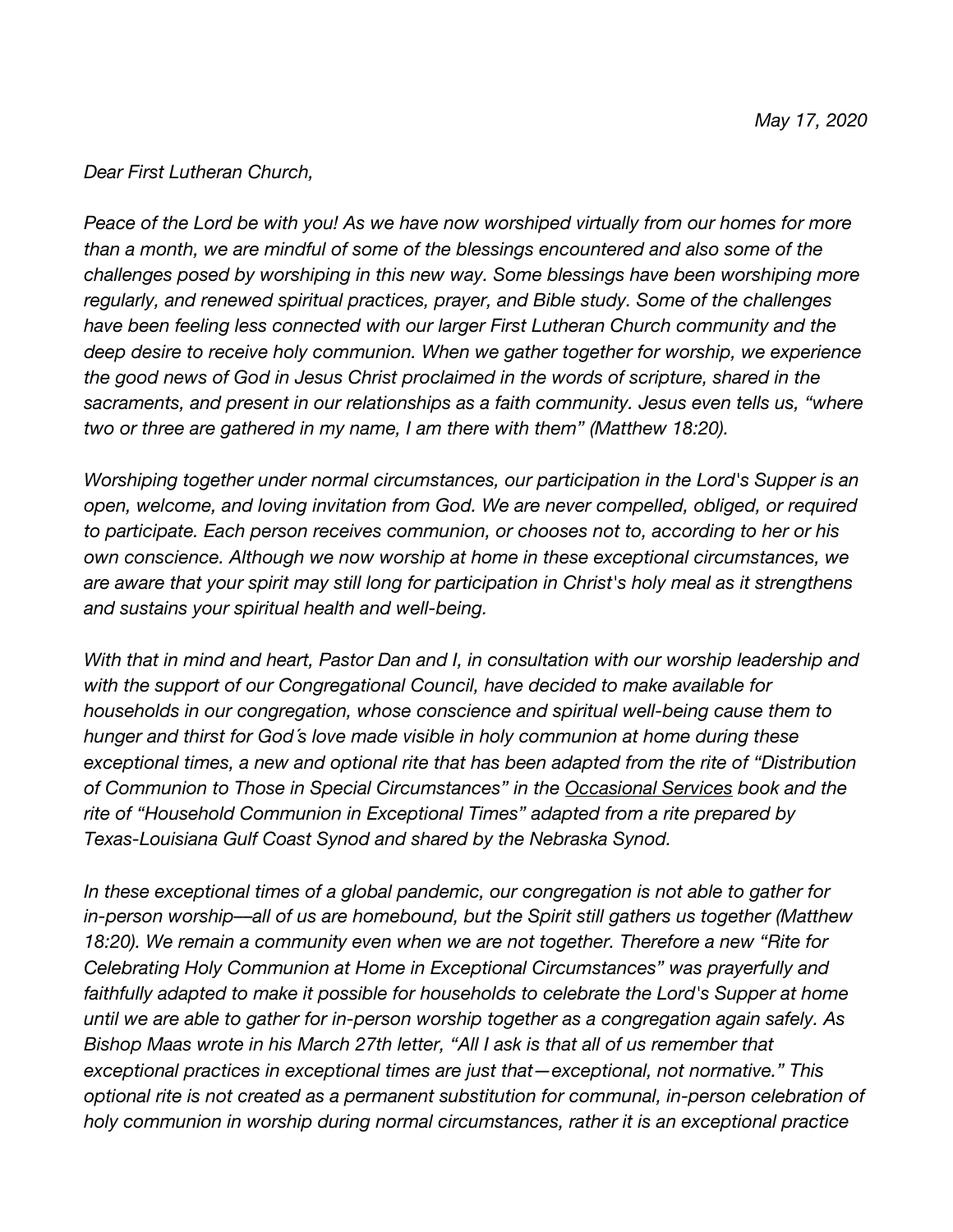*for an exceptional period in your home.*

*If you live by yourself and you also desire to participate in holy communion with others who live by themselves, please contact Pastor Justin and he will organize a gathering with you and others, using technology, and together you will participate in holy communion.*

*Desiring holy communion for your own spiritual health and well-being and that of your household who are not able to receive it in exceptional circumstances because of public health and safety concerns is a matter of pastoral care. While yes, there are countless thoughts around this exceptional practice in exceptional times, we must determine what is best for our faith community and use our "reverent, best guess" to decide on how to provide care. Please contact Pastor Justin or Pastor Dan if you would like to further discuss the scriptural, theological, or Lutheran traditional understandings of the sacraments and the priesthood of all believers.*

*There are some logistical pieces to consider before celebrating holy communion at home in times of exceptional circumstances. Bread and wine/juice: Feel free to use whatever bread you have on hand in your home, but this could also be a time when you bake some bread by yourself or with your household. You may use an old household recipe, sandwich bread, pita bread, flour or corn tortillas, or even crackers. Feel free to use whatever wine (kind does not matter) or grape juice you already have at home or you may want to purchase a special wine or juice that you reserve for this special occasion.*

All that is to say that the bread, wine, and juice themselves do not matter. It is, alone, the power of God and the word and institution of our Lord Jesus Christ that produces the true presence of the body and blood of Christ in the Supper. What matters is God's promise that Jesus is present.

*As you are baking or getting the bread and wine/juice ready, you may light a candle to remind you of Christ´s presence with you as you reflect on what this holy communion means to you and your household. Think about Jesus sharing that last meal with his disciples, his dearest friends. Think about how you might go, serve, and love one another as Jesus has loved you. Whatever you use and however this goes, know that it is sacred and holy because God makes it holy and Jesus is the host of this meal. God be with you during this holy time,*

*Yours in Christ,*

*Pastor Justin*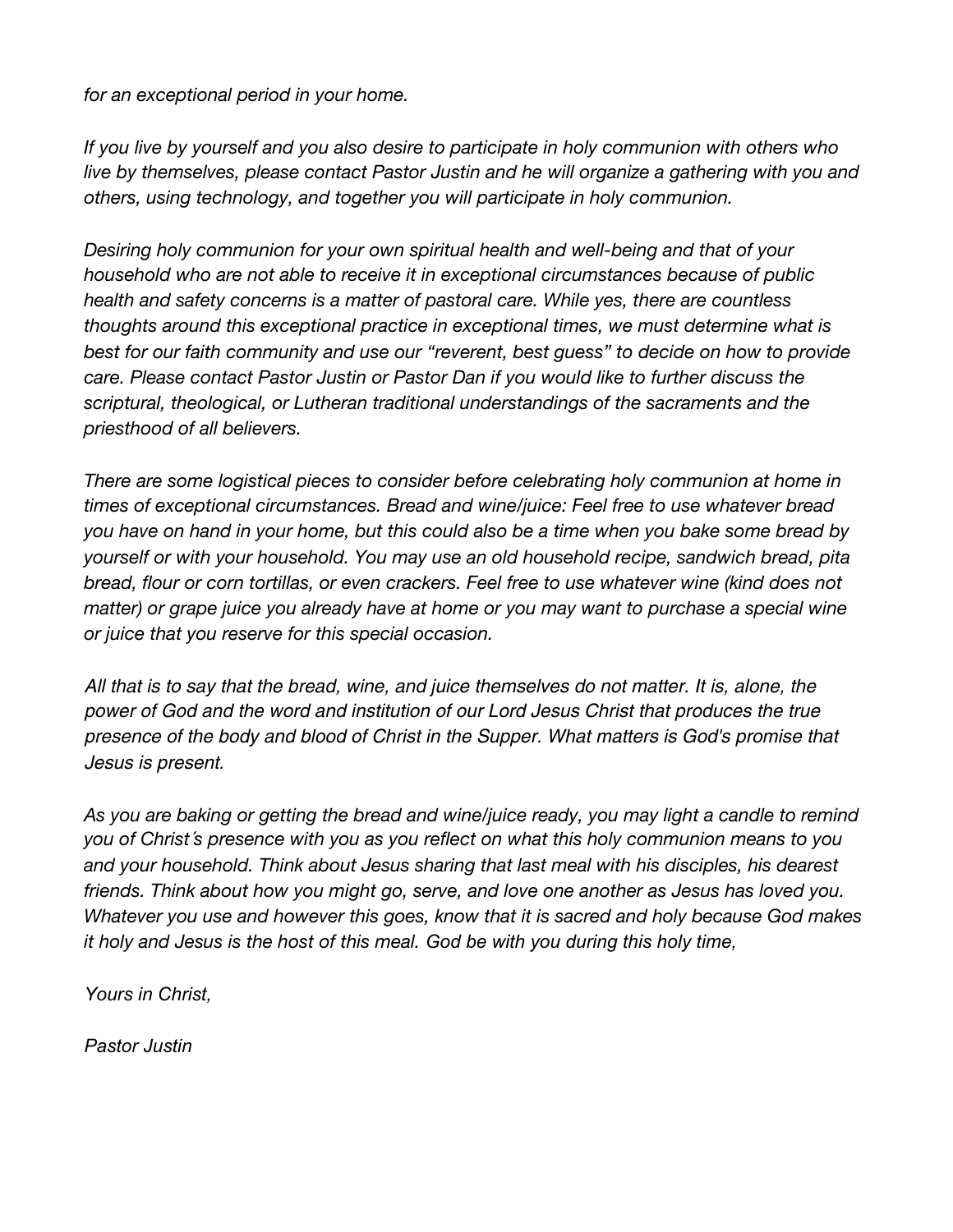# **The Rite for Celebrating Holy Communion at Home in Exceptional Circumstances**

This rite for Celebrating Holy Communion at Home in Exceptional Circumstances is optional for those, who for their own spiritual health and well-being, desire to celebrate this sacrament at home during a time of exceptional circumstances. This *rite may be done at the conclusion of the First Lutheran Church online worship.*

The gathered household may light a candle as a reminder of Christ's peace and presence with them and selects one household member to be the leader of the rite. When this rite is celebrated by individuals gathering through technology with one of the pastors, the pastor will be the leader of the rite. The leader thoroughly cleans her/his hands and prepares the place where communion will be celebrated by clearing the area of unnecessary items to make room for the elements. The leader prepares the bread and wine or juice to be administered. The bread may be placed on a clean plate or in a basket and the wine or juice may be poured into a wine glass or a clean cup. Depending on the health of each household member, the leader will determine if the wine or juice will be shared from a common cup or from individual cups. It is advised that if one member is sick, that individual cups be used. The leader leads the parts labeled "L" for leader and the rest of the household *participates with the parts labeled "C" for communicants.*

Once the place and elements are prepared, the leader may gather the other communicants and observe a brief silence for *centering or sing a hymn together before beginning with the following words.*

- L Peace to you from our Lord Jesus Christ.
- **C Peace be with you also.**
- L Let us pray. Gracious God, loving all your family with tender mercy: as you sent the angel to feed Elijah with heavenly bread, assist us in this ministry on which we set forth. In your love and care, nourish and strengthen us through this means of your grace, that through the body and blood of your Son we may all know the comfort for your abiding presence.
- **L/C Amen**
- L God is a holy and generous host. God sets a table where we feast with the communion of saints, even when we are physically apart in exceptional circumstances. In God's faithfulness, we are prepared to witness God's goodness with every gift he has given us to share, that all people may know God's peace through Jesus Christ, now and forever. So, as we prepare for this great gift, let us confess our sins and hear the promise of God's forgiveness.

## *Brief silence for personal reflection*

- **L/C Most merciful God, we confess that we are captive to sin and cannot free ourselves. We have sinned against you in thought, word, and deed, by what we have done and by what we have left undone. We have not loved you with our whole heart; we have not loved our neighbors as ourselves. For the sake of your Son, Jesus Christ, have mercy on us. Forgive us, renew us, and lead us, so that we may delight in your will and walk in your ways, to the glory of your holy name. Amen.**
- L In the mercy of almighty God, Jesus Christ was given to die for us, and for his sake God forgives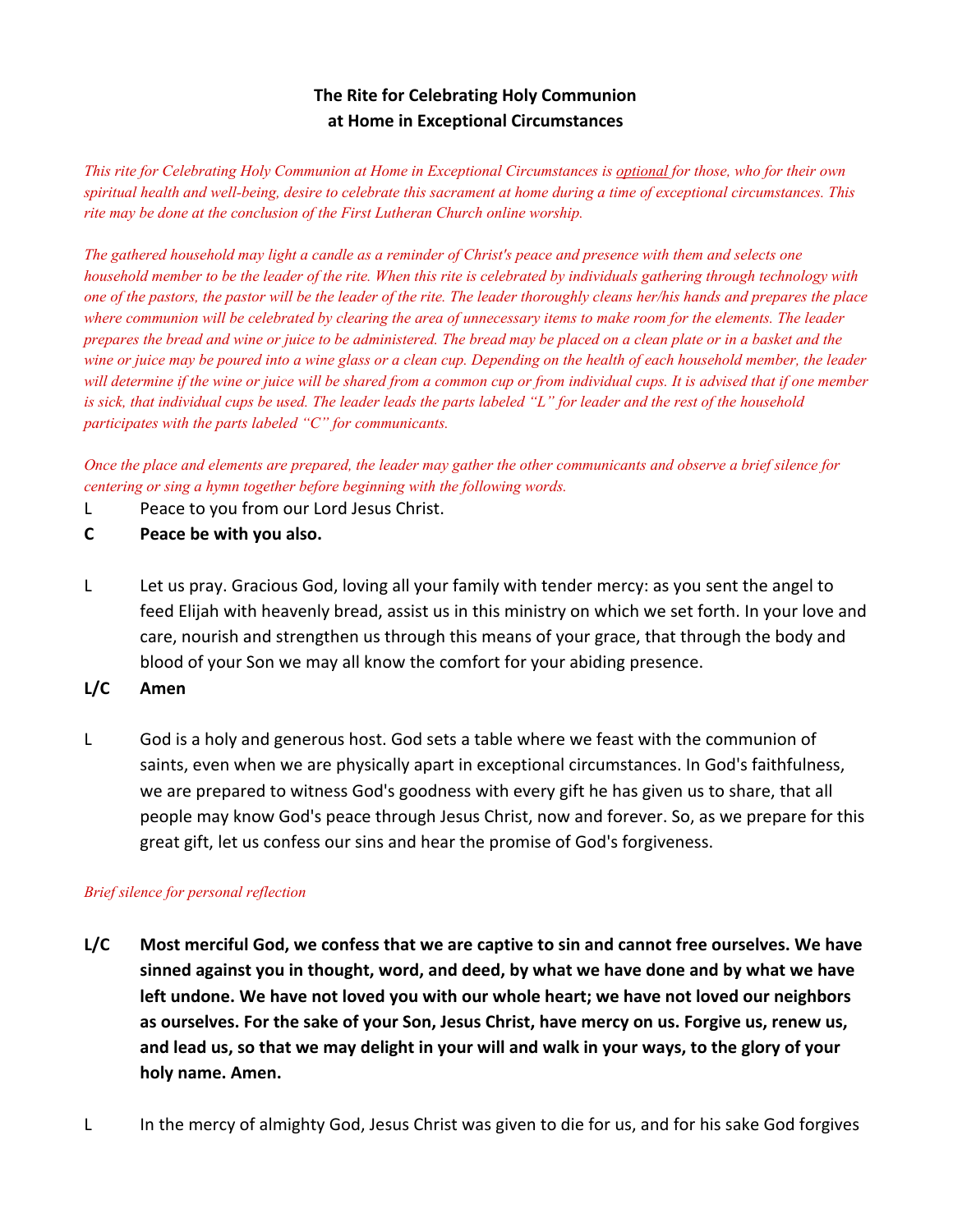us all our sins. To those who believe in Jesus Christ, he gives the power to become children of God and bestows on them the Holy Spirit.

**L/C Amen**

- L When the Spirit gathers us as a physically-distancing faith community for the celebration of Holy Communion, we hear again the stories of God's mighty acts, the love shown us in the death and resurrection of our Lord Jesus Christ, and we receive the gifts of God's grace and forgiveness.
- L The Lord be with you.
- **C And also with you.**
- L We lift up our hearts.
- **C We lift them to the Lord.**
- L Let us give thanks to the Lord our God.
- **C It is right to give God thanks and praise.**

## The leader takes the bread, and holds it so all gathered may see it, saying  $(1$  Corinthians  $11:23-24$ :

L In the night in which he was handed over, our Lord Jesus took bread, and gave thanks; broke it, and gave it to his disciples, saying, "Take and eat, this is my body, given for you. Do this for the remembrance of me."

## The leader returns the bread to the plate and takes the wine/juice, and holds it so all gathered may see it, saying  $(1)$ *Corinthians 11:25-26):*

- L And again after supper, he took the cup, gave thanks, and gave it for all to drink, saying, "This cup is the new covenant in my blood, shed and for all people for the forgiveness of sin. Do this in remembrance of me."
- L In the language of your heart, whatever language that may be, let us pray the prayer that Jesus taught us…
- **L/C Our Father, in heaven, hallowed me your name, your kingdom come, your will be done, on earth as in heaven. Give us today our daily bread. Forgive us our sins as we forgive those who sin against us. Save us from the time of trial and deliver us from evil. For the kingdom, the power, and the glory are yours, now and forever. Amen.**
- L This is Christ's table. It's a table of love and welcome. It's a table of fellowship with the poor and communion with the earth. It's for you who have great faith and for you who wish you had more. It's for you who have tried to follow Jesus, and you who have failed. It's for you when you depend on this meal for your lives and find this meal a strange thing. These are the gifts of God for the people of God.